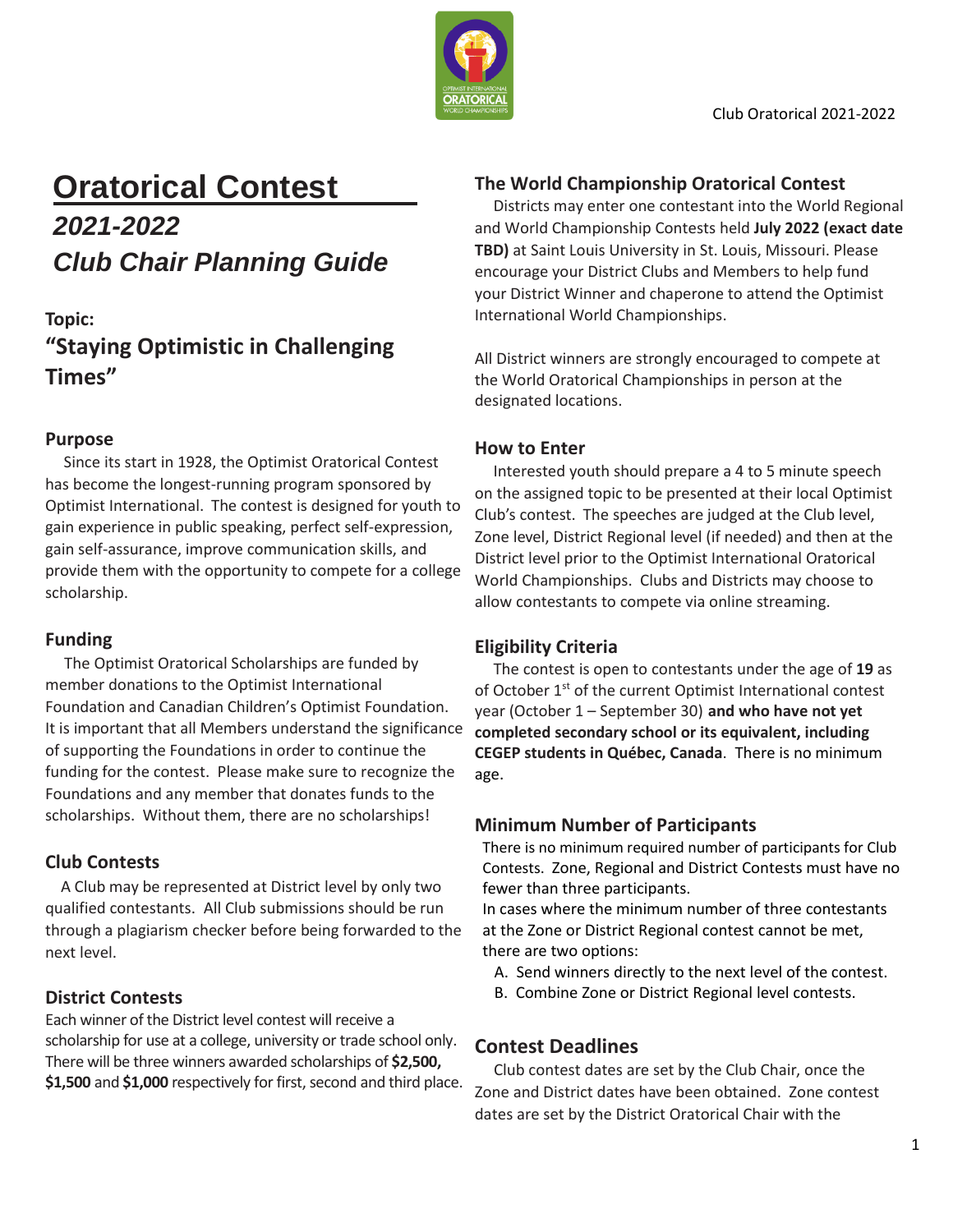

#### 2021-2022

**The District Oratorical Contest Chair is responsible for all phases of the Oratorical Contests in the District. All District competitions must be conducted by Optimists only, and this responsibility must not be delegated to outside groups.**

#### **Club Contest Day Checklist**

Get to the contest location early and make sure:

- Seating is sufficient
- Podium/lectern is present (with portable steps is suggested)
- Microphone is working
- Awards are present
- Certificates are signed and present
- Recognition Certificates or Plaques are present to any Club sponsor or donor to the program.
- Video camera (optional) is set up in an appropriate place
- Assistants are aware of their responsibilities
- Sergeants-at-Arms are aware of their responsibilities in recording protest (see guidelines)
- Contestant's briefing is held
- Judges' briefing is held (it is strongly suggested that the same judges be used for boy/girl contests)
- Contestants draw letters for speaking order
- The emcee begins the contest on time
- Remember to talk about your Club between speakers
- Have membership brochures handy
- **\_\_\_\_\_\_ Be sure to recognize sponsors and/or donors**

### **Once All Speakers Have Finished:**

- Judges and timekeepers total their individual scores for each contestant, sign their score sheets, and give them to the Contest Chair Contest Chair leaves the room to review and rule on protests, and to complete scoring procedure
- Announce the winners
- Present each winner with their award and give the date and location of the next contest level
- Introduce the judges and timekeeper
- Take lots of pictures for press releases
- Have the first-place winners sign any required
	- forms for the next contest level before they leave

#### **After the Club Contest**

The Club Chair should:

- 1. Announce the winners to the audience and present their medallions.
- 2. Have the winners sign their Zone/District Regional/District Entry Form
- 3. Announce the date and location of the Zone contest.
- **4. Submit for each winner:**
- Zone/District Regional/District Entry Form
- \_\_\_\_\_Student's Application Form
- \_\_\_\_\_Copy of speech
- \_\_\_\_\_Entry fee (if applicable)

\*\*A copy of the contestants ID (passport/birth certificate) is only needed for District winners.

### **To the Zone/District Regional/District Chair**

5. Complete the Club Chair Evaluation Form and mail or email it to

Optimist International Attn: Oratorical Coordinator 4494 Lindell Blvd St. Louis, MO 63108 Or Email: programs@optimist.org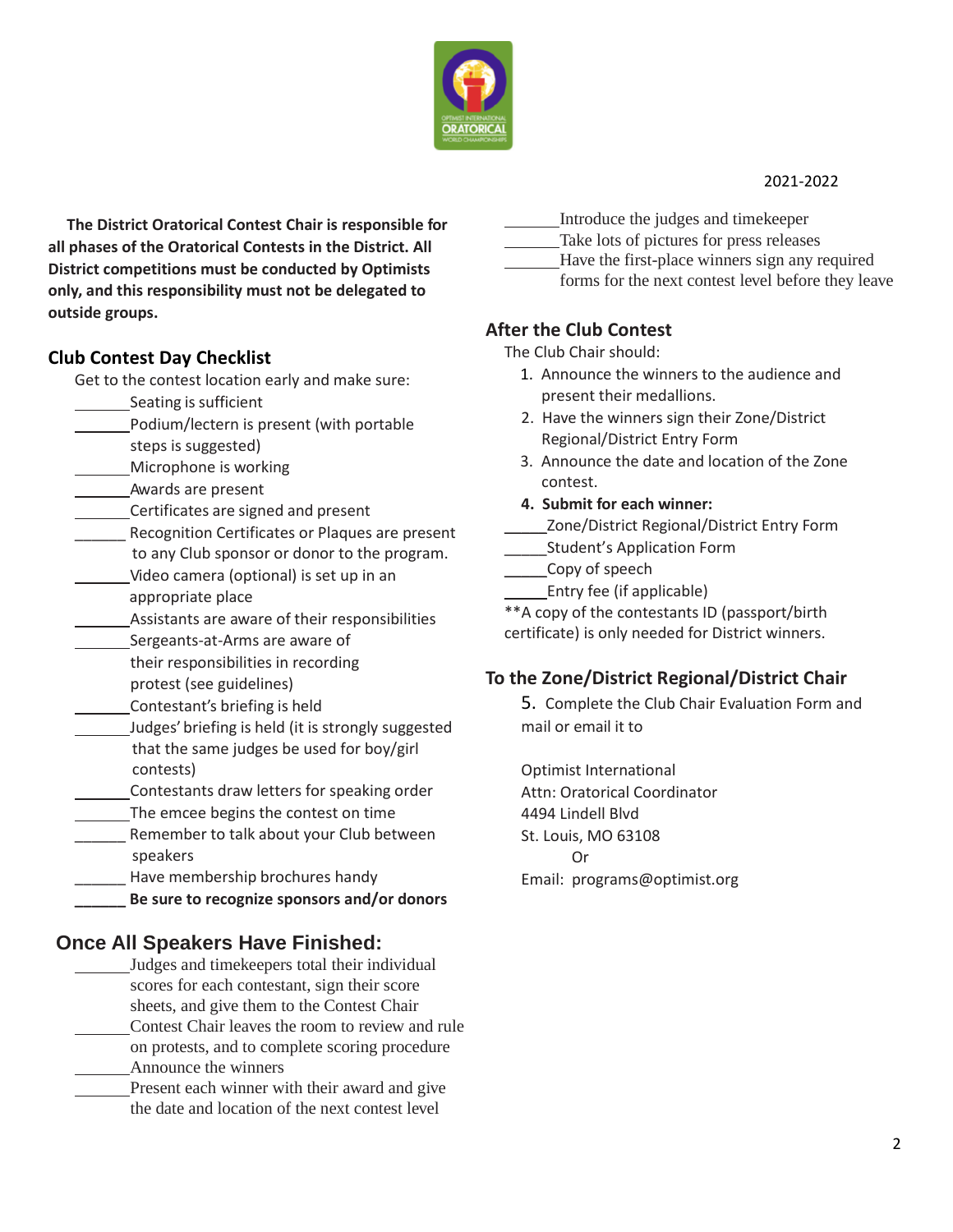### **Application for 2021-2022 Optimist International Oratorical Contest**

|                                                                                                                                                                                                                                                                                                                                                                                                                                                                                                                                                                                                          |                                                                                                              | <b>Parent or Guardian Permission:</b>                                  |                                                                                                |
|----------------------------------------------------------------------------------------------------------------------------------------------------------------------------------------------------------------------------------------------------------------------------------------------------------------------------------------------------------------------------------------------------------------------------------------------------------------------------------------------------------------------------------------------------------------------------------------------------------|--------------------------------------------------------------------------------------------------------------|------------------------------------------------------------------------|------------------------------------------------------------------------------------------------|
| Address                                                                                                                                                                                                                                                                                                                                                                                                                                                                                                                                                                                                  | City                                                                                                         | I give my permission for my child/ward to participate in this contest. |                                                                                                |
| State/Province/Country                                                                                                                                                                                                                                                                                                                                                                                                                                                                                                                                                                                   | Zip/Postal Code                                                                                              | Signature                                                              | Date                                                                                           |
| $\begin{tabular}{c} Telephone & \textbf{\textcolor{blue}{\bf \textcolor{blue}{\bf \textcolor{blue}{\bf \textcolor{blue}{\bf \textcolor{blue}{\bf \textcolor{blue}{\bf \textcolor{blue}{\bf \textcolor{blue}{\bf \textcolor{blue}{\bf \textcolor{blue}{\bf \textcolor{blue}{\bf \textcolor{blue}{\bf \textcolor{blue}{\bf \textcolor{blue}{\bf \textcolor{blue}{\bf \textcolor{blue}{\bf \textcolor{blue}{\bf \textcolor{blue}{\bf \textcolor{blue}{\bf \textcolor{blue}{\bf \textcolor{blue}{\bf \textcolor{blue}{\bf \textcolor{blue}{\bf \textcolor{blue}{\bf \textcolor{blue}{\bf \textcolor{blue}{\$ | E-mail                                                                                                       | Relationship                                                           |                                                                                                |
| Date of Birth                                                                                                                                                                                                                                                                                                                                                                                                                                                                                                                                                                                            | Age                                                                                                          |                                                                        | grant the Optimist Club/International my permission                                            |
|                                                                                                                                                                                                                                                                                                                                                                                                                                                                                                                                                                                                          | Have you participated in any other Optimist Club's Oratorical Contest this school year? $\Box$ Yes $\Box$ No |                                                                        | for their public relations                                                                     |
| <b>Contestant Agreement:</b>                                                                                                                                                                                                                                                                                                                                                                                                                                                                                                                                                                             |                                                                                                              |                                                                        | purposes. Optimist Club/International may use the photo/video in any publication they see fit. |
|                                                                                                                                                                                                                                                                                                                                                                                                                                                                                                                                                                                                          | I have studied the rules of the contest, and I will be bound by all of the requirements.                     | Sponsoring Optimist Club Name                                          |                                                                                                |
| Contestant's Signature                                                                                                                                                                                                                                                                                                                                                                                                                                                                                                                                                                                   | Date                                                                                                         | Sponsoring Optimist Club Number                                        |                                                                                                |
|                                                                                                                                                                                                                                                                                                                                                                                                                                                                                                                                                                                                          |                                                                                                              | Language speech will be spoken in:                                     | $\Box$ French<br>$\Box$ English                                                                |
|                                                                                                                                                                                                                                                                                                                                                                                                                                                                                                                                                                                                          |                                                                                                              |                                                                        |                                                                                                |

### **Topic: "Staying Optimistic in Challenging Times"** For more information

**contact:\_\_\_\_\_\_\_\_\_\_\_\_\_\_\_\_\_\_\_\_\_\_\_\_\_\_\_\_\_\_\_\_\_\_\_\_\_\_\_\_\_\_\_\_**

**Address\_\_\_\_\_\_\_\_\_\_\_\_\_\_\_\_\_\_\_\_\_\_\_\_\_\_ Phone Number:\_\_\_\_\_\_\_\_\_\_\_\_\_\_\_\_\_\_\_\_\_\_\_** 

#### **Official Rules**

#### **Section l** — *General Rules*

- 1. The Optimist International Oratorical contest will begin at the Club level, proceed to the Zone and District level and end with a contest at World Championships level.
- 2. Contestants must enter through a local Optimist Club.
- 3. The official application must be completed by each contestant and submitted to the sponsoring Club's Contest Chair.
- 4. Clubs, Zones and Districts **will** have a combined gender contests.
- 5. No Zone, Regional, or District level contest shall have fewer than 3 or more than 20 contestants competing.
- 6. Optimist International has the right to edit, publish and record any speech used in any contest without payment to the author.

#### **Section II** — *Qualifications for Contestants*

- 1. The contest is open to contestants under the age of 19 as of October 1st of the current Optimist International contest year (October 1 – September 30) and who have not yet completed secondary school or its equivalent, including CEGEP students in Québec, Canada. There is no minimum age.
- 2. A contestant is eligible to enter/compete in only one Optimist Oratorical contest during a contest year. Once a contestant wins 1st place at the District level and/or competes at the World Regional level, they are ineligible to compete in the Optimist Oratorical Contest in a subsequent year.
- 3. Each contestant shall prepare his or her own speech. The contestant may receive advice in the preparation of the speech and may make minor changes or improvements in the speech at any time.
- 4. All contestants at each level of the contest must show proof of age before competing. Optimist Clubs may require a copy of birth certificate or passport if offering a

club scholarship separate from Optimist International. District winners must provide a copy of the birth certificate or passport with District entry documentation

5. A printed copy of the speech must be furnished either before or after the speech.

#### **Section III** — *Contest Rules*

- 1. All contestants must speak on the official topic.
- 2. A speech may be delivered in English or French.
- 3. All contestants must state the official topic in the first sentence of the speech. Timing will begin with the first spoken word. A 3-point penalty is automatically assessed by the timekeeper for failure to state the official topic in the first sentence.
- 4. Any quotation, copyrighted, or largely paraphrased material used in the speech must be identified verbally during the presentation and in the written copy of the speech with the original author's name. The contestant shall be fully responsible for the use of any quoted material and Optimist International shall assume no responsibility. Failure to identify non-original material will result in up to 10 penalty points.
- 5. The use of props, special costumes or clothing, will result in 10 penalty points
- 6. The use of audience prompters will result in disqualification
- 7. Notes and lecterns can be used if the contestant desires.
- 8. The time allowed will be not under 4 minutes or over 5 minutes. Contestants going over or under will not be cautioned, and will be penalized one point for each 15 seconds or fraction of over or under the allotted time. This penalty will be determined by the official timekeeper.
- 9. Timing will begin at the first word spoken. Timing will stop when the contestant finishes.
- 10. No reference can be made that identifies the contestant, parents, school, community, sponsoring Optimist Club or District. This will result in a deduction of up to 5 points. Contestants shall not be identified by name or sponsoring Clubs until after the last oration has been presented and
- the judges and timekeeper have started deliberations. 11. Any protest in the conduct at any level of this contes  $6$ .
- must be made immediately after the condition is noted. Protests received after the next contestant has been introduced, or in the case of the last contestant, after the judges leave to total the scores, will not be accepted under any circumstances.
- 12. The Contest Chairperson will decide all protests in accordance with the official rules. The decision of the Contest Chair is final and no higher appeals will be recognized. In the case of Club contests, the Club Contest Chair has this authority. In the case of Zone and District contests, the final authority is vested in the District Contest Chair. The Zone Chair has the authority to handle protests that may arise during the Zone competition with the District Chair having the final authority.

#### **Section IV** — *Scoring*

Scoring in all Club, Zone, District, and World Championships contests will conform to the following criteria.

- 1. Poise appearance and personality: 10 points
- 2. Content of Speech subject adherence, theme, content, logic and color: 40 points
- 3. Delivery & Presentation voice, volume, pronunciation, gestures, eye contact, sincerity and emphasis: 35points
- 4. Overall Effectiveness appeal, impression, attitude and effect: 15 points

#### **Section V** — *Penalties*

- 1. Failure to announce the official topic in the first sentence 3 points
- 2. Failure to identify non-original material up to 10 points
- 3. Use of props, costume, etc. 10 points
- 4. Time penalties 1 point for each 15 seconds or fraction of over or under the allotted time.
- 1. 5. Self-identification up to 5 points
- 2. 6. Failure to complete speech disqualification 3. 7. Use of audience prompters - disqualification
	- **Section VI** *Awards*
	- 1. Club Level Medallion
	- 2. Zone Level Plaque
	- 3. District Regional Level Plaque
	- 4. District Plaque and Scholarship

Each winner of the District level contest will receive a scholarship for use at a college, university or trade school only. Three winners awarded scholarships of \$2,500, \$1,500 and \$1,000 respectively for  $1<sup>st</sup>$ ,  $2<sup>nd</sup>$  and  $3<sup>rd</sup>$  place. All scholarships will be payable to the educational institution of the recipient's choice, subject to the approval of Optimist International. Allscholarships will be administered by Optimist International Winners of an Optimist International scholarship must claim their scholarship by the age of 25.

- 5. World Championship Optimist Oratorical Contests Plaque and Scholarship
	- A. Each winner of the World Regional level contest will receive a scholarship for use at a college, university or trade school only. There will be one winner awarded a \$5000 scholarship at the World Regional Level. All winners of the World Regional Contests will be eligible to compete in the World Championship Contest with awards for first, second, and third place of \$15,000, \$10,000, and \$5,000 respectively at Saint Louis University in St. Louis, Missouri.
- B. All scholarships will be payable to the educational institution of the recipient's choice, subject to the approval of Optimist International.
- C. All scholarships will be administered by Optimist International.
- D. Winners of an Optimist International scholarship must claim their scholarship by the age of 25.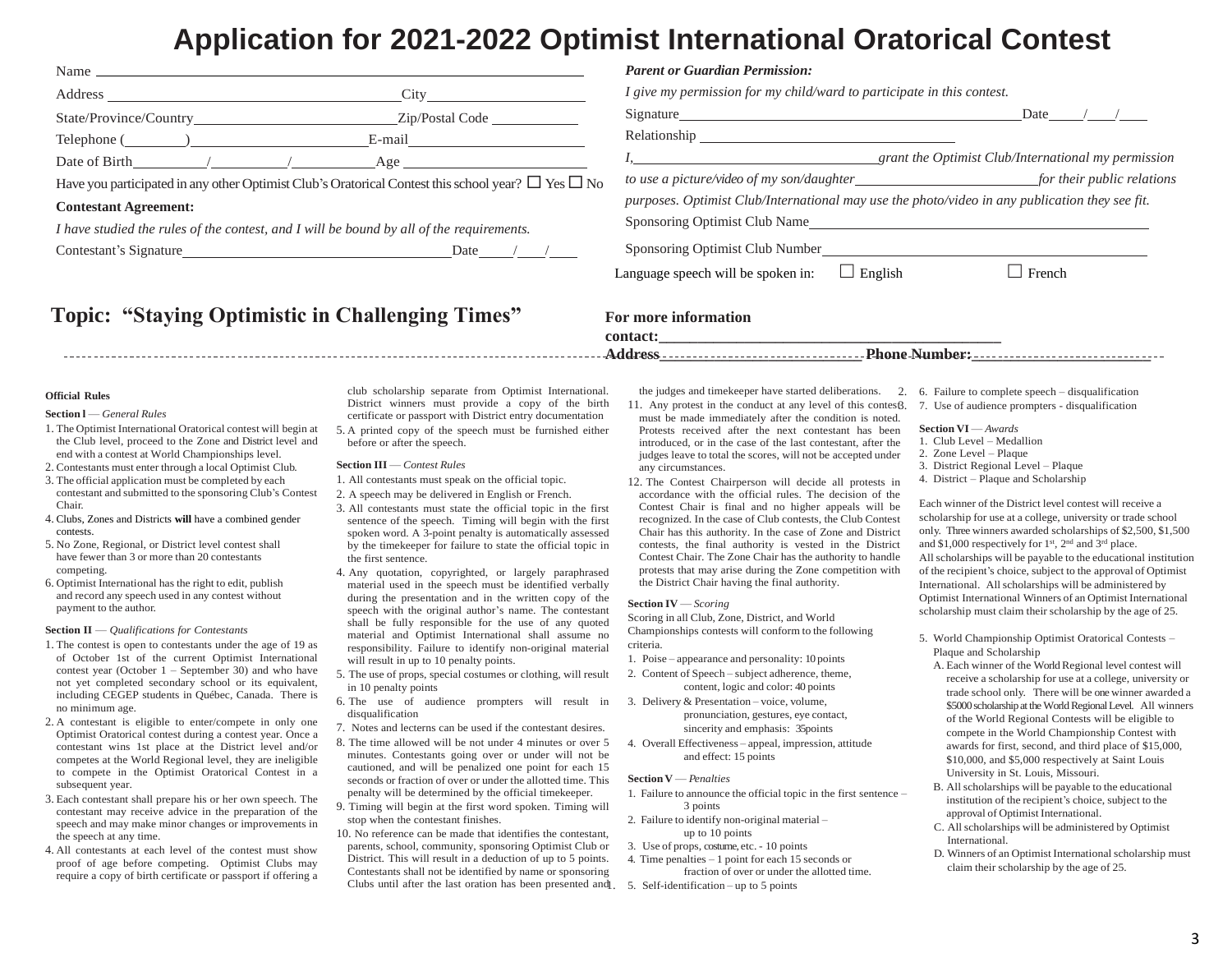

## **Official Rules**

#### **Section I — Contest Organization**

- 1. All Optimist Oratorical contests must be sponsored in their entirety by an Optimist Club, Zone or District.
- 2. Zone and District contests should be conducted by the District administration.
- 3. An Optimist Club must be in good standing in its District and with Optimist International to be eligible to sponsor participants in the Zone or District Oratorical contests.
- 4. The contest will begin at the Club level, proceed to the Zone level, then the District Regional level (if needed) and end with a contest at the World Championships level.
- 5. Club Contests
	- A. A Club may be represented by no more than two qualified contestants and will be a combined gender contest.
- 6. Zone contests
	- A. Zone contests will be held at times and places determined by the District. The Chairperson of the Zone contests will be determined by the District and supervised by the District Oratorical Chair.
	- B. All Zone contests must comply with the official rules and only the Zone winners shall be eligible to compete at the District contest.
	- C. Each Zone is allowed to send up to two contestants to the next level and will be a combined gender contest.
	- D. Zone level contests shall have no fewer than 3 or more than 20 contestants participating.
	- E. In cases where the minimum number of 3 contestants at the Zone or Regional contest cannot be met, there are two options:
		- 1. Send winners directly to the next level of the contest.
		- 2. Combine Zone or District Regional level contests.

#### 7. District Contest

- A. The District administration shall determine the date and location of the District contest.
- B. If District preliminary contests or Regionals are necessary, they may be held as determined by the District administration, at locations other than at the site of the District contest.
- C. The District Oratorical Chair is responsible for all phases of the Oratorical contest in the District. All District competitions must be conducted by

Optimists only and this responsibility must not be delegated to outside groups. The District will hold a combined gender contest.

 D. District level contests shall have no fewer than 3 or more than 20 contestants participating.

#### **Section II- General Rules Contestants must enter through a local Optimist Club.**

- 1. The official application must be completed by each contestant and submitted to the sponsoring Club's Contest Chair.
- 2. No Zone, District Regional or District-level contest shall have fewer than 3 or more than 20 contestants competing. In cases where the minimum number of 3 contestants at the Zone or District Regional contest cannot be met, there are two options:
	- A. Send winners directly to the next level of the contest.
	- B. Combine Zone or Regional level contests.
- 3. Optimist International has the right to edit, publish and record any speech used in any contest without payment to the author.
- 4. In keeping with the prestige of the Oratorical contest and Optimist International, alcoholic beverages shall not be sold, consumed, or possessed at any Optimist Oratorical contest.
- 5. Any award bearing the words "Optimist Oratorical Contest," "Optimist International," "Friend of Youth" and/or the emblem of Optimist International must be obtained from Shumsky in the U.S. and Caribbean or Ansell's Awards in Canada. These marks are owned by Optimist International and may not be manufactured without the permission of the Optimist International Board of Directors.

### **Section III - Qualifications for Contestants**

The contest is open to contestants under the age of **19** as of October 1<sup>st</sup> of the current Optimist International contest year (October 1 – September 30) and who have not yet completed secondary school or its equivalent, including CEGEP students in Québec, Canada. There is no minimum age.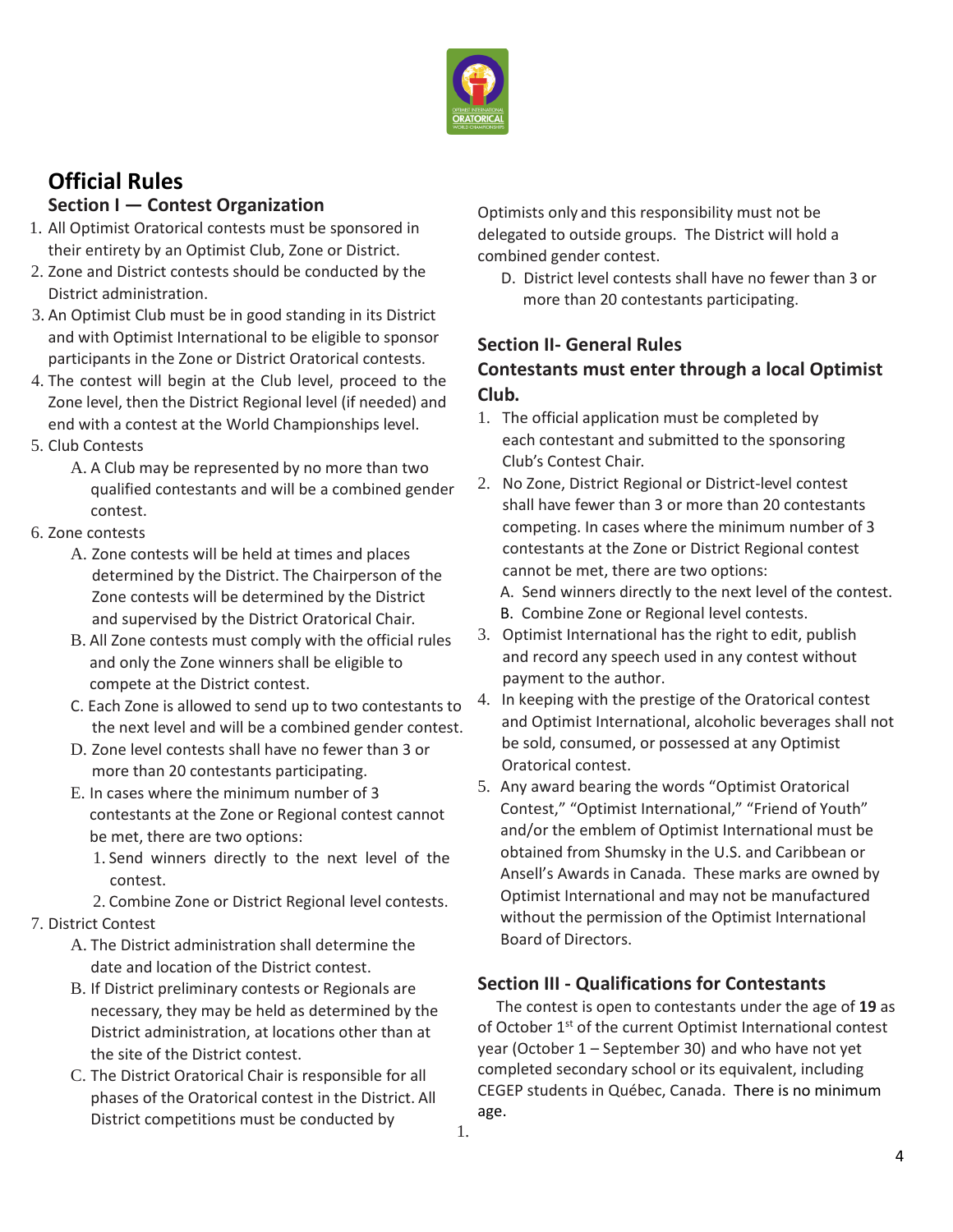- 2. A contestant is eligible to enter/compete in only one Optimist Oratorical contest during a contest year (October 1 to September 30). Once a contestant wins 1<sup>st</sup> Place at the District level and/or competes at the World Regional level, they are ineligible to compete in the Optimist Oratorical Contest in subsequent years.
- 3. Each contestant shall prepare his or her own speech and submit a written copy. The contestant may receive advice in the preparation of the speech and may make minor changes or improvements in the speech at any time.
- 4. All contestants at each level of the contest must show proof of their birth certificate or passport with their entry before 12. No spectator may enter or leave the audience competing.
- 5. Each contestant entered in the Zone or District contest must present one typewritten copy of their speech, double-spaced and identified with the contestant's name and sponsoring Optimist Club. This copy must be attached to the official entry form with the contestant's birth certificate or passport or driver's license before competing in the contest. The contestant must sign the entry form.

#### **Section IV - Contest Rules**

- 1. All contestants must receive a copy of the official rules and be instructed to thoroughly familiarize themselves with the rules.
- 2. The Contest Chair, prior to the beginning of the contest, shall conduct a drawing with all the contestants present for the speaking order. All contestants will then be introduced as "Speaker A," "Speaker B," etc.
- 3. All contestants must speak on the official topic in the first sentence of the speech.
- 4. A speech may be delivered in English or French.
- 5. Timing will begin with the first spoken word. A 3-point penalty is automatically assessed by the timekeeper for failure to state the official topic in the first sentence.
- 6. Any quotation or copyrighted material used in the speech must be identified verbally during the presentation and in the written copy of the speech with the original author's name. The contestant shall be fully responsible for the use of any quoted material and Optimist International shall assume no responsibility. Failure to identify non-original material will result in up to 10 penalty points.
- 7. The use of props, special costumes or clothing will not be permitted (10 penalty pts).
- 8. Contestants may use notes and lecterns.





over 5 minutes. Contestants going over or under will not be cautioned and will be penalized one point for each 15 seconds or fraction of over or under the allotted time. These penalties will be determined by the official timekeeper.

- 10. An interval of at least one minute shall be allowed between contestants.
- 11. At all District final contests, a wireless and lectern microphone will be available for contestant's use, if desired.
- while a contestant is speaking. The audience must be alerted to these rules before the competition begins, and at various intervals by the Contest Chair. A Sergeant-at-Arms should be appointed to enforce these rules.
- 13. Contestants shall not be identified by name or sponsoring Clubs until after the last oration has been presented and the judges and timekeeper have started deliberations.
- 14. No contest shall have more than 20 contestants competing. When a contest has more than 20 contestants, preliminary contests, in turn, shall have no more than 20 contestants. In the event that a first-place winner in a Club or Zone contest cannot compete in a subsequent contest for any reason, the second-place winner shall be declared as an alternate contestant.
- 15. Any protest in the conduct at any level of this contest must be made immediately after the condition is noted. Protests received after the next contestant has been introduced, or in the case of the last contestant, after the judges leave to total the scores, will not be accepted under any circumstances.
- 16. The Contest Chair will decide all protests in accordance with the official rules. The decision of the Contest Chair is final and no higher appeals will be recognized. In the case of Club contests, the Club Contest Chair has this authority. In the case of Zone and District contests, the final authority is vested in the District Contest Chair. The Zone Chair has the authority to handle protests that may arise during the Zone competition with the District Chair having the final authority.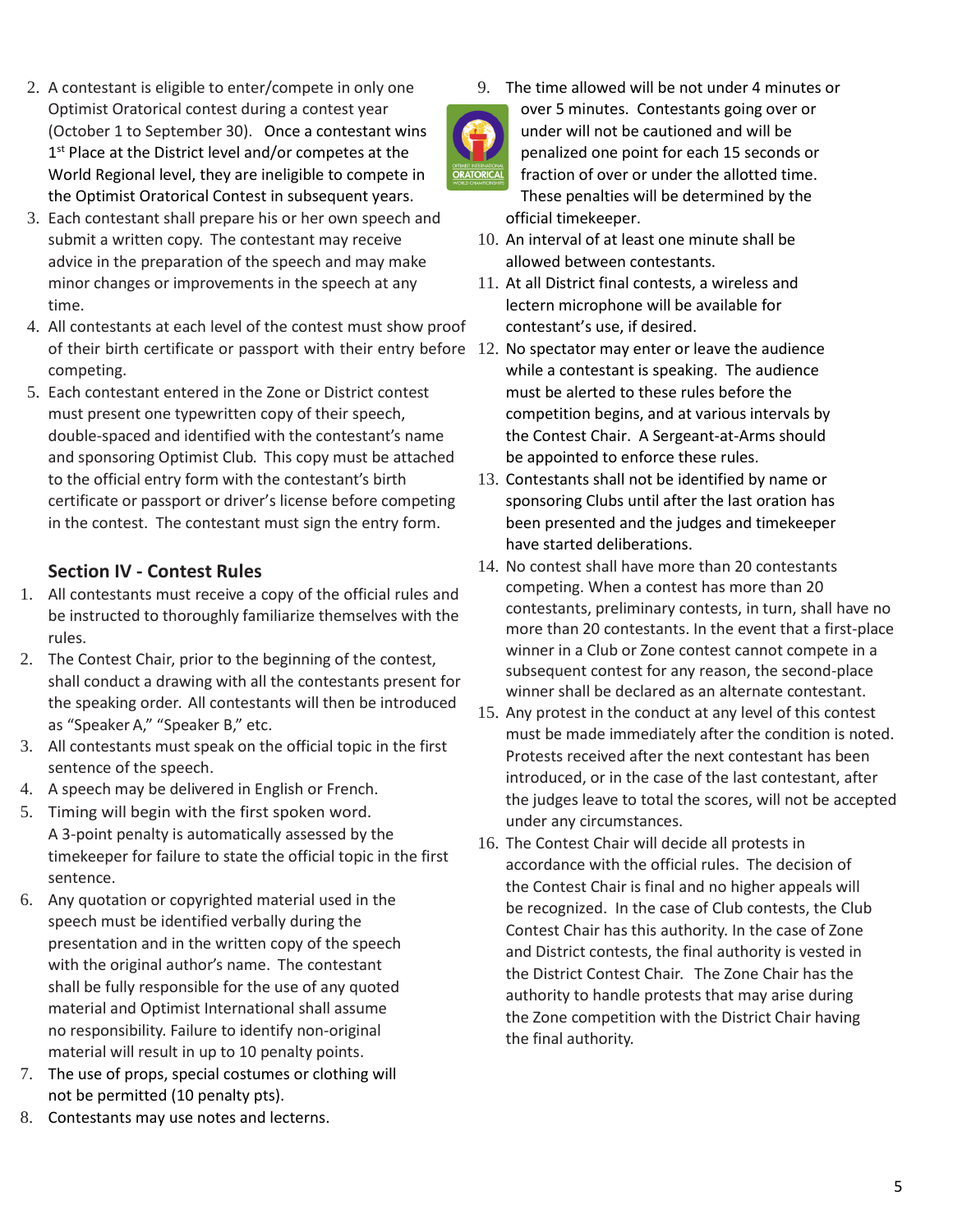

#### **Section V — Judging and Timing**

- 1. Each contest shall have three qualified judges and one timekeeper. At the Club level, judges may be Optimist Members. At all other levels of the competition, judges must be non-Optimists. Judges must not be acquainted with the contestants.
- 2. The judges and the timekeepers cannot be identified at the time of the contest or by advance publicity, but only after the last oration has been presented.
- 3. Judges and the timekeeper must use the official score sheets provided in this guide.
- 4. During the contest, the judges and timekeeper shall each be in different locations within the room.
- 5. The timekeeper shall be provided with a stopwatch or equivalent timing device.
- 6. Each judge must render a final decision on all contestants without consultation with other judges or any other person. Each judge and timekeeper must sign his/her official score sheet.
- 7. The result of a judge's decision must be kept confidential. No one shall attempt to discuss a contestant's score with a judge.
- 8. After the judges have totaled their scores for each contestant, deducted penalty points and ranked each contestant, the judges shall sign their score sheets and give them to the Contest Chair. Each judge's score and rank for each contestant shall then be entered and tabulated on the Official Contest Report Form. From this form, the winner will be determined.
- 9. In all Club and Zone contests, the first, second and third runner-up contestants shall be determined and announced. However, if preliminary contests are held, then only the first-place winner will be announced; or if desired, the top two or three contestants, without reference to their actual position in the contest.
- 10. There will be three winners awarded scholarships of \$2,500, \$1,500 and \$1,000 respectively for first, second and third place.
- 11. No judge may serve at more than one level of competition in the contest, i.e. Club, Zone, Regional or District.

#### **Section VI – Scoring**

Scoring in all Club, Zone, District Regional and District contests will conform to the following criteria:

- 1. Poise appearance and personality: 10 points
- 2. Content of Speech subject adherence, theme, content, logic and color: 40 points
- 3. Delivery & Presentation voice, volume, pronunciation, gestures, eye contact, sincerity and emphasis: 35 points
- 4. Overall Effectiveness appeal, impression, attitude and effect: 15 points

#### 1. **Section VII – Penalties**

- 1. Failure to announce the official topic in the first sentence - 3 points
- 2. Failure to identify non-original material up to 10 points
- 3. Use of props, costume, etc.  $-10$  points
- 4. Time penalties 1 point for each 15 seconds or fraction of over or under the allotted time
- 5. Self-identification up to 5 points
- 6. Failure to complete speech disqualification
- 7. Use of audience prompters disqualification

#### **Section VIII - Awards**

The following are the only awards to be given in the Optimist International Oratorical Contest at all Club, Zone, District Regional and District contests. These official Optimist International awards are available from Shumsky in the U.S. or Caribbean or Ansell in Canada. Awards will not be ordered or sent automatically.

- 1. Club Level The official Optimist International medallions must be awarded. They may be awarded as first, second and third, or as first, second and runnerup. Any combination of medallions may be presented at the option of the Club. Clubs are allowed to give monetary awards of up to \$500 per winner in addition to the official medallions. The Club level awards may be given in the form of a scholarship, savings bond or cash prize but are completely discretionary.
- 2. Zone Level Zone winner plaques and Certificates of Participation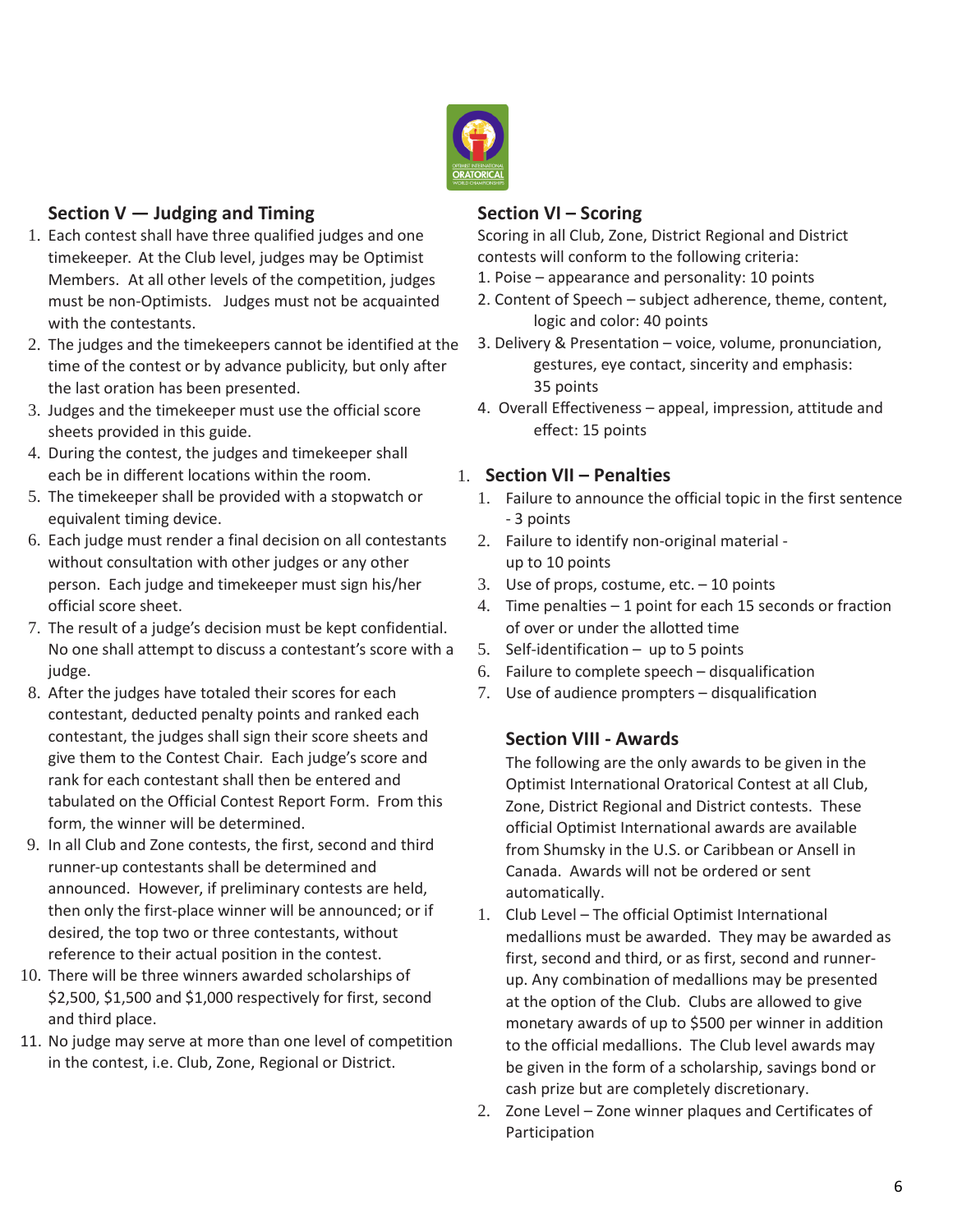

- 3. District Regional Level District Regional winner plaques and Certificates of Participation
- 4. District Level District winner plaques
- A. Each winner of the District level contest will receive a scholarship for use at a college, university or trade school only. There will be three winners awarded scholarships of \$2,500, \$1,500 and \$1,000 for first, second and third place, respectively.
- B. Scholarships are paid through the Optimist International Foundation in the United States and Caribbean and the Canadian Children's Optimist Foundation in Canada.
- C. All scholarships will be administered by Optimist International.
- D. All scholarships will be payable to the educational institution of the recipient's choice, subject to the approval of Optimist International.
- E. Winners of an Optimist International scholarship must claim their scholarship by the age of 25.
- F. If a District chooses to raise the amount of a scholarship funded by either of the Optimist International Foundations or award additional scholarships, the District will be responsible for the management and awarding of those funds.
- 5. World Regionals Championships
- A. Each winner of the Optimist World Regional level contest will receive a scholarship of \$5,000 for use at college, university or trade school only.
- B. Scholarships are paid through the Optimist International Foundation in the United States and Caribbean and the Canadian Children's Optimist Foundation in Canada.
- C. All scholarships will be administered by Optimist International.
- D. All scholarships will be payable to the educational institution of the recipient's choice, subject to the approval of Optimist International.
- E. Winner of an Optimist International scholarship must claim their scholarship by the age of 25.
- 6. The World Championship Optimist Oratorical Contest
	- A. Each winner of the Optimist Regional level contest will be eligible to compete in the World Championship Optimist Contest. Contestants will be comprised of each Optimist Regional winner and the Saint Louis University Global Regional winner. Scholarships will be awarded for first, second, and third place in the amounts of \$15,000, \$10,000, and \$5,000 respectively for use at a college, university or trade school only.
	- B. Scholarships are paid through the Optimist International Foundation in the United States and Caribbean, the Canadian Children's Optimist Foundation in Canada, or Saint Louis University.
	- C. All scholarships will be administered by Optimist International or Saint Louis University.
	- D. All scholarships will be payable to the educational institution of the recipient's choice, subject to the approval of Optimist International or Saint Louis University.
	- E. Winners of The World Championship Oratorical Contest scholarship must claim their scholarship by the age of 25.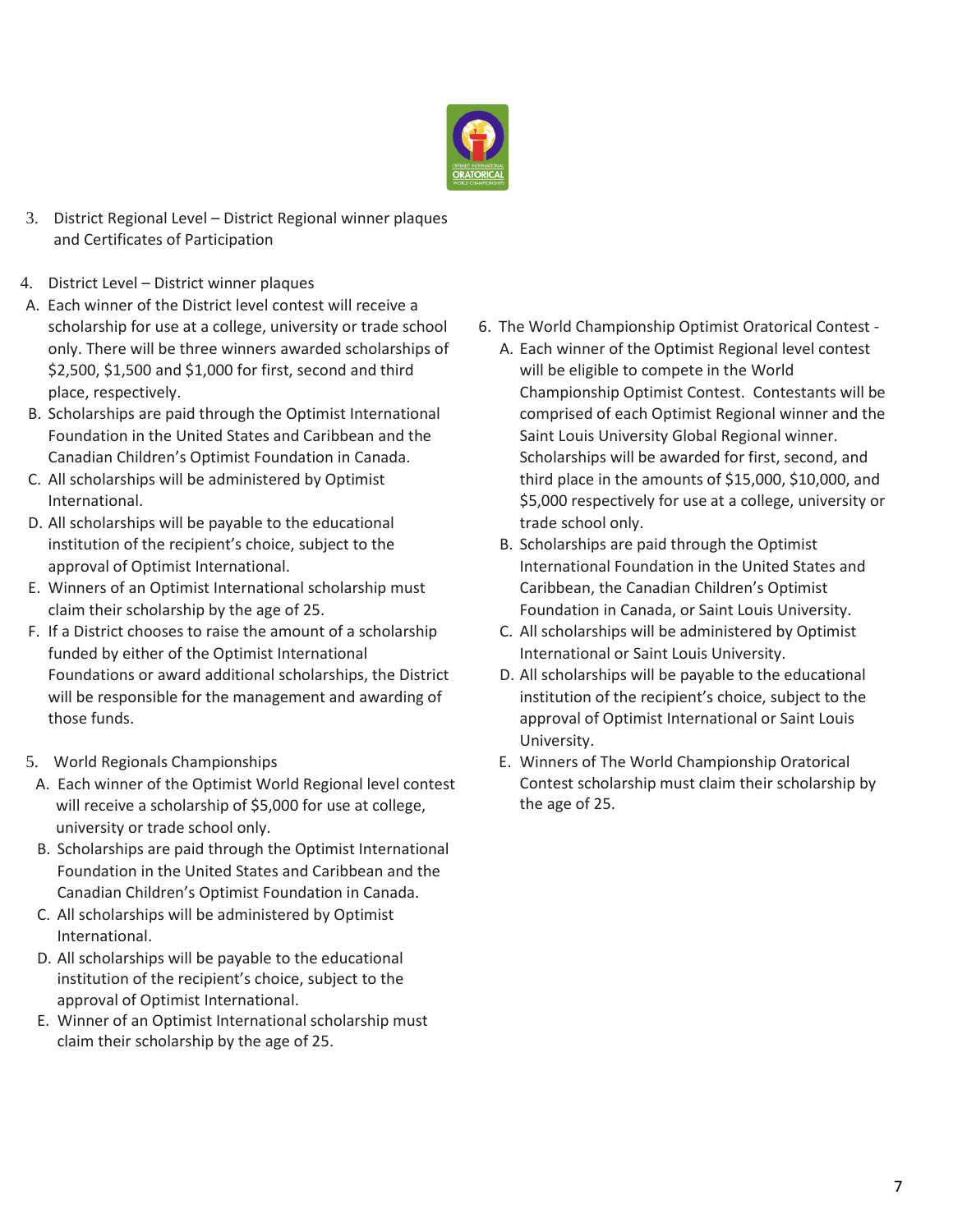

# **Visitor Sign-In Sheet**

|       |                                                                 | ,我们也不会有什么?""我们的人,我们也不会有什么?""我们的人,我们也不会有什么?""我们的人,我们也不会有什么?""我们的人,我们也不会有什么?""我们的人 |  |  |  |  |
|-------|-----------------------------------------------------------------|----------------------------------------------------------------------------------|--|--|--|--|
|       |                                                                 |                                                                                  |  |  |  |  |
| Name: |                                                                 |                                                                                  |  |  |  |  |
|       | Business phone: Cell phone: Cell phone: Cell phone: Cell phone: |                                                                                  |  |  |  |  |
|       |                                                                 |                                                                                  |  |  |  |  |
|       |                                                                 |                                                                                  |  |  |  |  |
|       |                                                                 |                                                                                  |  |  |  |  |
|       |                                                                 |                                                                                  |  |  |  |  |

**Bringing Out the Best in Kids. . .Join Today! [www.optimist.org](http://www.optimist.org/)**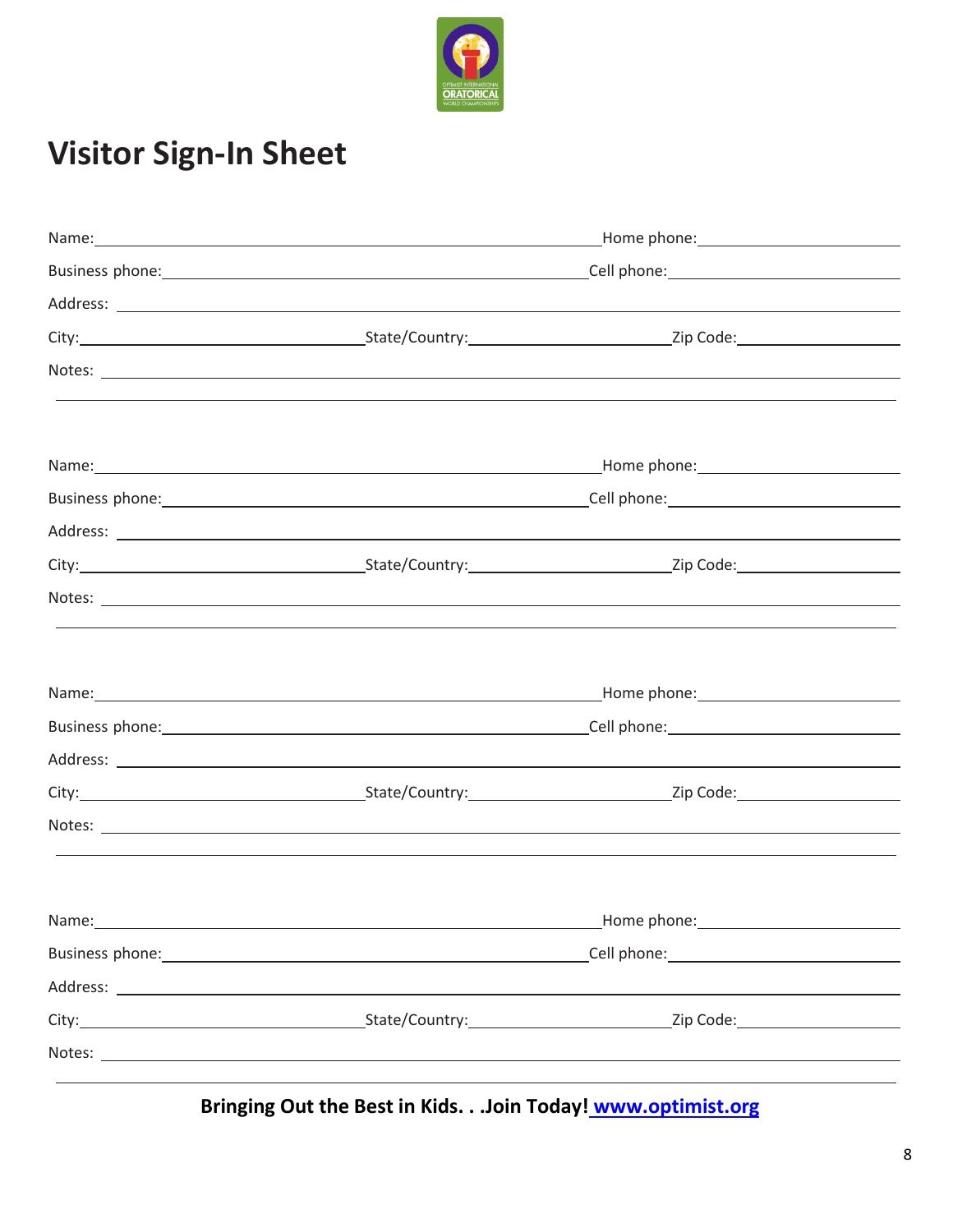

### **Make 2 copies**

## **Club Contest Worksheet**

| Zone        | Facility |
|-------------|----------|
| District    | Date     |
| City/State_ | Time     |

| Speaking Contestant's Name<br>Order | <b>Contest Verification of Student<br/>Application Age/ID Evaluation</b> | <b>Place in</b><br><b>Contest</b> |
|-------------------------------------|--------------------------------------------------------------------------|-----------------------------------|
|                                     |                                                                          |                                   |
|                                     |                                                                          |                                   |
|                                     |                                                                          |                                   |
|                                     |                                                                          |                                   |
|                                     |                                                                          |                                   |
|                                     |                                                                          |                                   |
|                                     |                                                                          |                                   |
|                                     |                                                                          |                                   |
|                                     |                                                                          |                                   |
|                                     |                                                                          |                                   |

#### **Instructions:**

- 1. Check applications and verify age/identification submitted by the contestants. All items must be presented before your contest begins. Make sure that each contestant has a printed copy of their speech.
- 2. When all contestants are present, have them draw for speaking order using slips with letters on them and record the information on the chart above. (Speaker A, Speaker B, etc.)
- 3. Give each contestant a folded Student Evaluation Form to fill out before and after the contest. **This form is a requirement for contestant to be awarded the District Scholarship** so make sure every student completes the form. **Please send all evaluation forms to Optimist International after the contest.**
- 4. When the official results of the contest are confirmed, transfer the results to this worksheet by writing "first, second and runner up" in the appropriate column. Introduce the runner-up first, then the second-place winner and then the first- place winner. This worksheet should be made a part of the Club's records. It should not be forwarded with information to the next level of the contest.

Facility Time  $Date$  / / / Time Time

9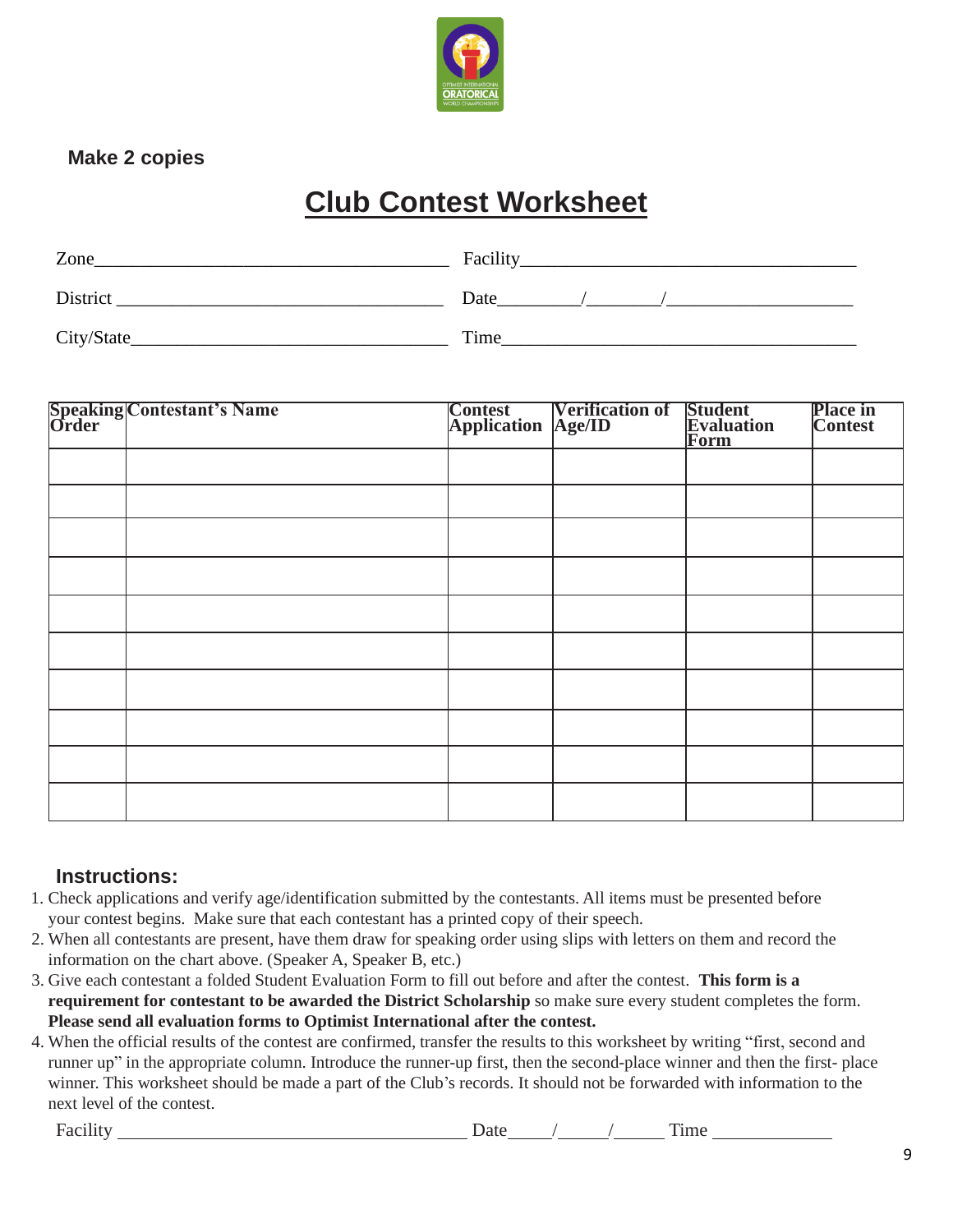

### **Instructions to Judges**

*The contest scoring has been divided into four phases. The general intent of each phase is as follows:*

**1. Poise . . . . . . . . . . . . . . . . . . . . . . . . . . . 10 points**

**2. Content of Speech . . . . . . . . . . . . . . . .40 points** *(Subject Adherence, Theme, Logic, Content, Color)* In this category just the material and its organization as presented by the contestant should be judged. A judge should consider the importance of adherence to the subject of the speech, the proper introduction and the logic and coherent development of the theme which brings about a successful and adequate conclusion. Figures of speech, similes, metaphors, colorful choice of words and zestful, descriptive phrases are important qualities.

#### **3. Delivery and Presentation . . . . . . . . . .35 points**  *(Voice, Pronunciation, Enunciation, Gestures,*

*Emphasis)*

Delivery and presentation shall be judged on several factors. Voice quality should be recognized in tone, pitch and volume. Delivery should be continuous without hesitation or halting. Enunciation and pronunciation are most important. Gestures should be appraised for frequency, nature and effectiveness. Desire to be convincing should be obvious and emphasis should be well placed and dynamic.

#### **4. Overall Effectiveness . . . . . . . . . . . . . …15 points** *(Appeal, Impression, Attitude, Effect)*

In this category the overall impression created by the speaker and the speech should be rated. In this phase of scoring, the general overall impression is given actual point values. While it must not be used as such, it is in making this particular score that a judge would most closely approach a conclusion that would actually rank the contestants in his or her own opinion.

#### **Penalty Explanations**

- 1. **Use of props, costumes, etc.**  The use of props, special costumes or clothing **will result in a 10 point penalty.** Notes and lecterns may be used if the speaker desires to do so.
- 2. **Use of audience prompters will not be permitted and will result in disqualification.**
- 3. **Self-identification** To eliminate any potential bias or prejudice, no reference can be made that identifies the contestant, parents, school, community, sponsoring Optimist Club or District. This will result in a deduction of **up to 5 points**.
- 4. **Time penalties**  The time limit for speeches is not less than 4 minutes or over 5 minutes in length. Contestants going over or under the time limit will not be cautioned, but will be penalized 1 point for each 15 seconds or portion thereof over or under the limits. These penalties will be determined by the timekeeper. Timing will begin at the first word spoken.
- 5. **Failure to announce the official topic in the first sentence of the speech** - All contestants must express the official topic in the first sentence of the speech. A 3-point penalty must be assessed by the timekeeper for failure to state the official topic.
- 6. **Failure to complete the speech.** Each contestant must complete the entire speech. The penalty is disqualification.
- 7. **Failure to identify non-original material.** Any quotation or copyrighted material used must be identified verbally. The failure to do so will result in **a penalty of up to 10 points**.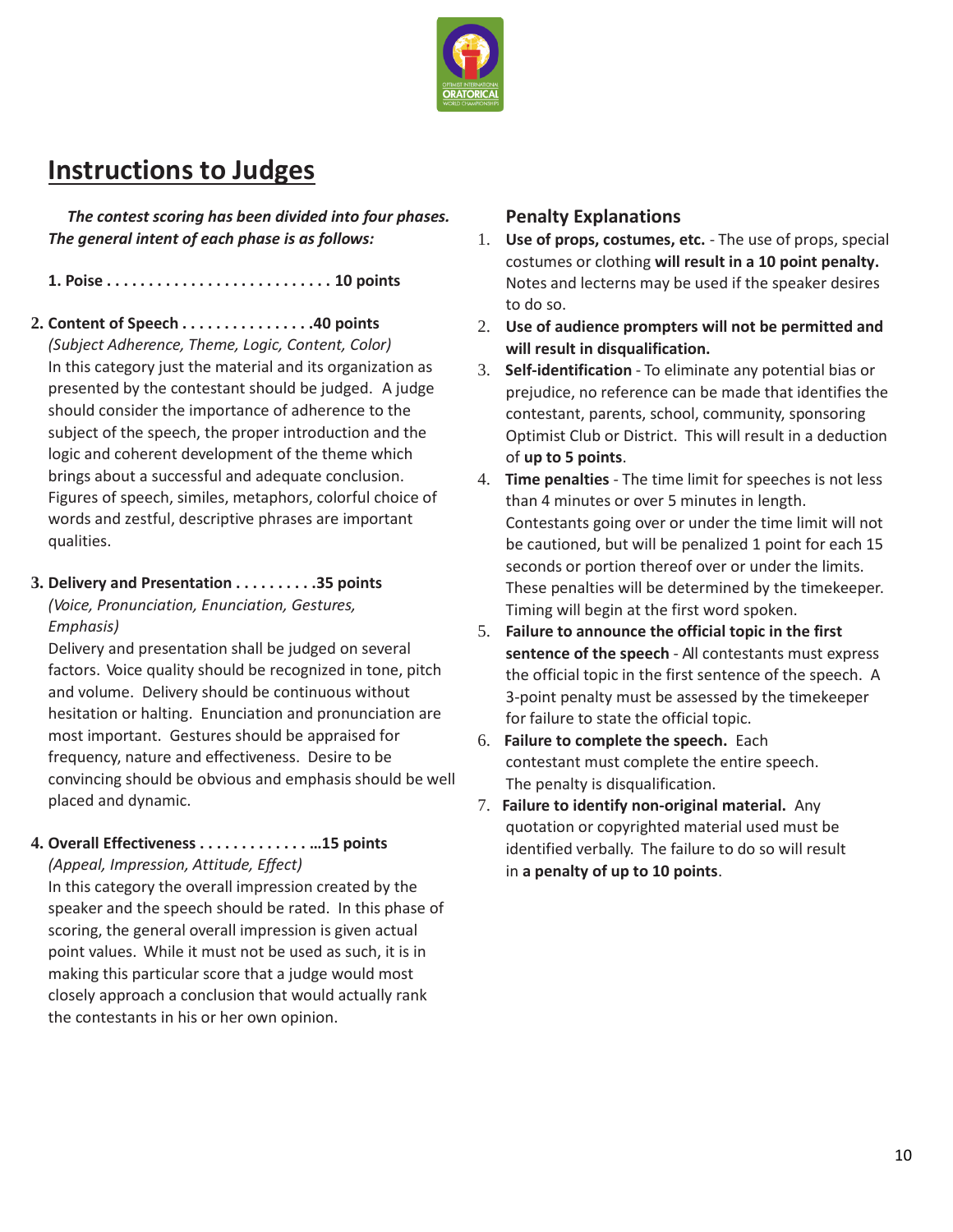

**Make 6 copies**

### **Official Oratorical Contest Judge's Score Sheet**

| <b>SPEAKERS' ORDER</b>                                                                                                  | A | $\mathbf{B}$ | $\mathsf{C}$ | D | E | F | G | H | ı | J |
|-------------------------------------------------------------------------------------------------------------------------|---|--------------|--------------|---|---|---|---|---|---|---|
| <b>Judging Criteria</b>                                                                                                 |   |              |              |   |   |   |   |   |   |   |
| Poise<br>10 points<br>(Appearance, Personality)                                                                         |   |              |              |   |   |   |   |   |   |   |
| Content of Speech<br>40 points<br>(Subject Adherence, Theme, Logic, Content, Color)                                     |   |              |              |   |   |   |   |   |   |   |
| Delivery & Presentation<br>35<br>points (Voice, Volume, Pronunciation, Gestures, Eye<br>Contact, Sincerity, Emphasis)   |   |              |              |   |   |   |   |   |   |   |
| <b>Overall Effectiveness</b><br>15 points<br>(Appeal, Impression, Attitude, Effect)                                     |   |              |              |   |   |   |   |   |   |   |
| <b>Total Judge's Points</b>                                                                                             |   |              |              |   |   |   |   |   |   |   |
| Each judge shall assess the following penalties against a contestant as infractions of the rules occur.                 |   |              |              |   |   |   |   |   |   |   |
| <b>Contestant</b>                                                                                                       | A | B            | $\mathsf{C}$ | D | E | F | G | H | ı | J |
| Use of props, costume<br>(10 points)                                                                                    |   |              |              |   |   |   |   |   |   |   |
| Self-Identification<br>(up to 5 points)                                                                                 |   |              |              |   |   |   |   |   |   |   |
| The timekeeper will assess the following penalties only after a judge has totaled the speech score for each contestant. |   |              |              |   |   |   |   |   |   |   |
| (1 point each 15 seconds or portion over or under<br>official limits)                                                   |   |              |              |   |   |   |   |   |   |   |
| Failure to announce official topic in the first<br>sentence of the speech (3 points)                                    |   |              |              |   |   |   |   |   |   |   |
| Use of audience prompters<br>(Disqualification)                                                                         |   |              |              |   |   |   |   |   |   |   |
| Failure to complete speech<br>(Disqualification)                                                                        |   |              |              |   |   |   |   |   |   |   |
| Failure to identify non-original<br>material verbally<br>(up to 10 points)                                              |   |              |              |   |   |   |   |   |   |   |
| <b>Total Penalty Points</b>                                                                                             |   |              |              |   |   |   |   |   |   |   |
| <b>Net scores of points</b><br>(no ties permitted)                                                                      |   |              |              |   |   |   |   |   |   |   |
| Contestant's rank                                                                                                       |   |              |              |   |   |   |   |   |   |   |

Signature 1.1 and 2.1 and 2.1 and 2.1 and 2.1 and 2.1 and 2.1 and 2.1 and 2.1 and 2.1 and 2.1 and 2.1 and 2.1 and 2.1 and 2.1 and 2.1 and 2.1 and 2.1 and 2.1 and 2.1 and 2.1 and 2.1 and 2.1 and 2.1 and 2.1 and 2.1 and 2.1

*Judge's Name*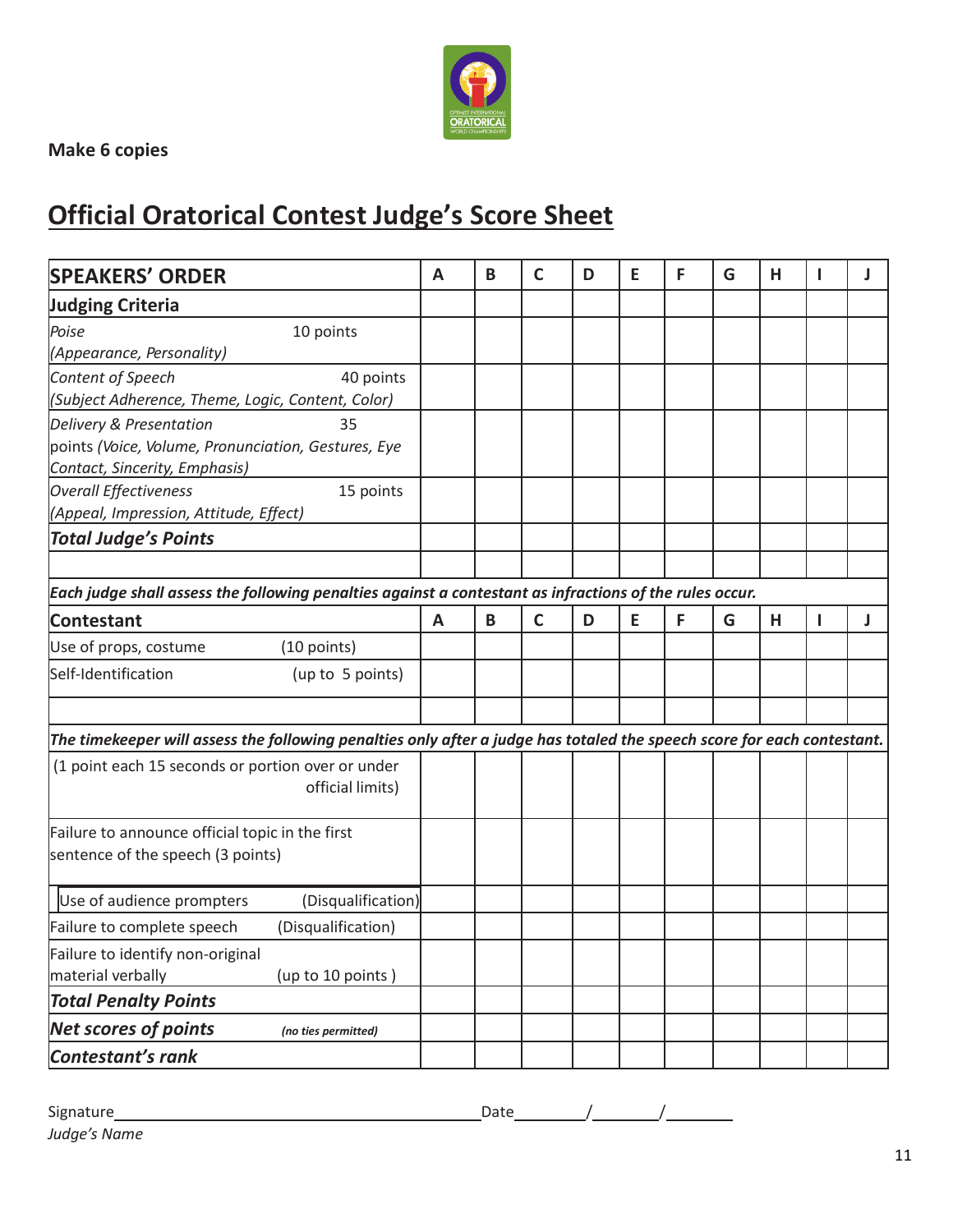

**Make 2 copies**

### **Official Timekeeper's Score Sheet**

#### **For all Zone, District Regional and District contests**

The official timekeeper shall use a regulation stopwatch or equivalent timing device which will be supplied by the Contest Chairperson.

#### **Time Penalties**

The time limit for speeches will be not under 4 minutes or over 5 minutes in length. Contestants going over or under the time limits will not be cautioned, but will be penalized one point for each 15 seconds or fraction over or under the time limit. These penalties will be determined by the official timekeeper.

Timing will begin immediately after the first word spoken. Timing will stop when the contestant finishes the speech.

**Use of Audience Prompters -** Use of audience prompters will not be permitted and will result in disqualification

#### **Failure to Announce the Official Topic in the First Sentence of the Speech**

All contestants must express the official topic in the first sentence of the speech, or a 3-point penalty is automatically assessed by the timekeeper.

#### **Failure to Identify Non-original Material Verbally**

Any non-original material in the speech must be noted verbally and in the written copy of the speech. If a contestant fails to identify non-original material, the result will be up to 10 penalty points. The printed copy of the speech is to be followed to verify the verbal identification. The penalty is assessed by the timekeeper.

| <b>Speakers in</b><br>order of<br>appearance | <b>Time</b><br>minutes/sections | Over/Under<br>time-point<br>penalties | Use of<br><b>Audience</b><br>Prompter | <b>Failure to</b><br>announce topic<br>at the beginning<br>of the oration | Verbal ID of<br>non-original<br>material |
|----------------------------------------------|---------------------------------|---------------------------------------|---------------------------------------|---------------------------------------------------------------------------|------------------------------------------|
|                                              |                                 |                                       |                                       |                                                                           |                                          |
|                                              |                                 |                                       |                                       |                                                                           |                                          |
|                                              |                                 |                                       |                                       |                                                                           |                                          |
|                                              |                                 |                                       |                                       |                                                                           |                                          |
|                                              |                                 |                                       |                                       |                                                                           |                                          |
|                                              |                                 |                                       |                                       |                                                                           |                                          |
|                                              |                                 |                                       |                                       |                                                                           |                                          |
|                                              |                                 |                                       |                                       |                                                                           |                                          |
|                                              |                                 |                                       |                                       |                                                                           |                                          |
|                                              |                                 |                                       |                                       |                                                                           |                                          |
| Signature                                    |                                 |                                       |                                       | Date                                                                      |                                          |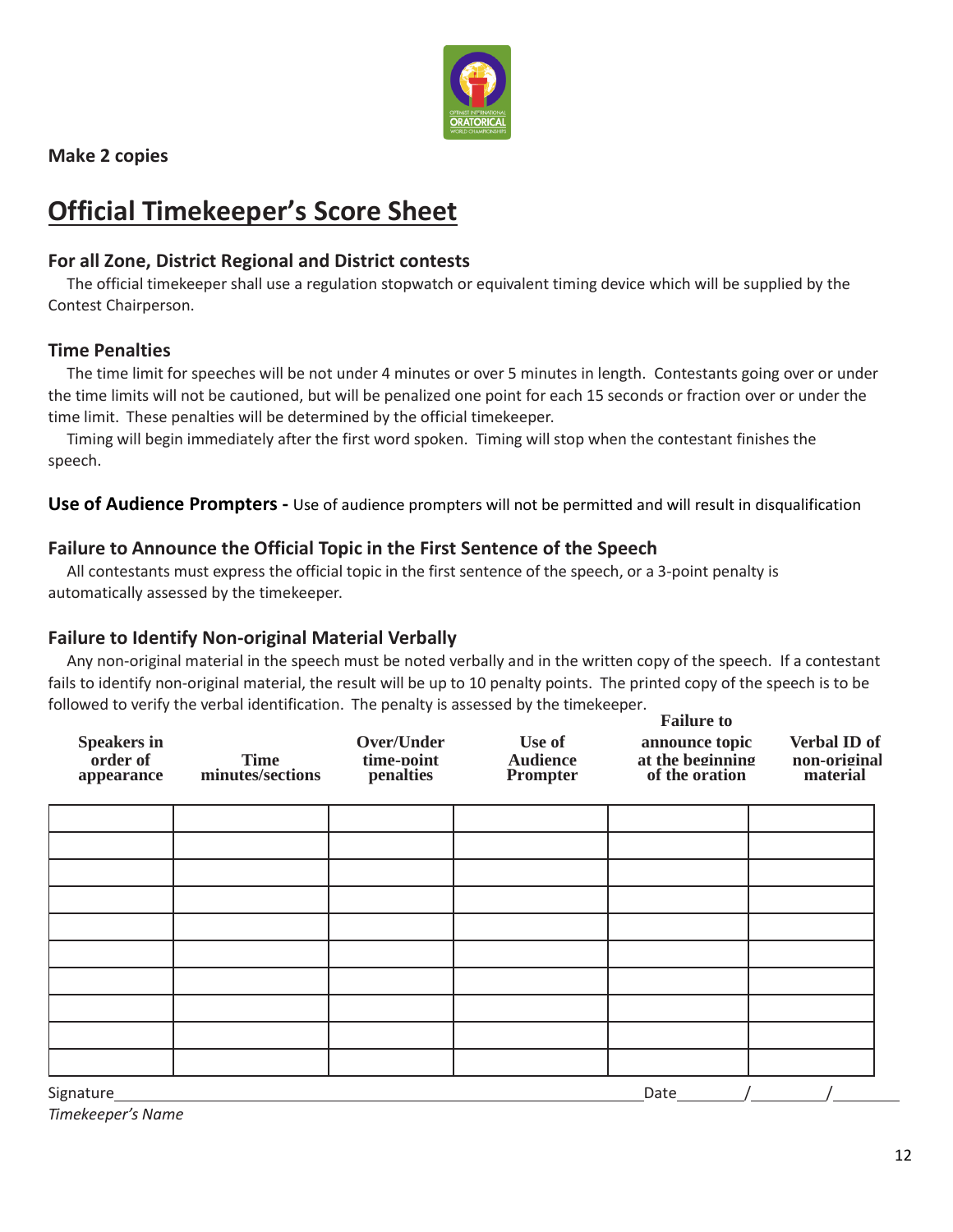

### **Make 2 copies Official Report Form**

#### **For all Zone, District Regional and District Contests**

The Oratorical Contest Chair should check the math for each contestant's score. Enter the final point grades and ranks on this report form. The Contest Chair should announce the results from this form. For preliminary contests, the Chair will name by letter the two or three best contestants without announcing first, second or third place. For final contests, the Chair will name by letter the third, second, then first place winner.

| Contestant's          |                 | <b>First Judge</b> |                        | <b>Second Judge</b> |                        | <b>Third Judge</b> | <b>Total of Point</b> | <b>Total of</b> | Place |
|-----------------------|-----------------|--------------------|------------------------|---------------------|------------------------|--------------------|-----------------------|-----------------|-------|
| <b>Speaking Order</b> | Point<br>Grades | Rank               | Point<br><b>Grades</b> | Rank                | Point<br><b>Grades</b> | Rank               | Grades                | Rank            |       |
| A                     |                 |                    |                        |                     |                        |                    |                       |                 |       |
| B                     |                 |                    |                        |                     |                        |                    |                       |                 |       |
| $\mathsf{C}$          |                 |                    |                        |                     |                        |                    |                       |                 |       |
| D                     |                 |                    |                        |                     |                        |                    |                       |                 |       |
| E                     |                 |                    |                        |                     |                        |                    |                       |                 |       |
| F                     |                 |                    |                        |                     |                        |                    |                       |                 |       |
| G                     |                 |                    |                        |                     |                        |                    |                       |                 |       |
| H                     |                 |                    |                        |                     |                        |                    |                       |                 |       |
|                       |                 |                    |                        |                     |                        |                    |                       |                 |       |
|                       |                 |                    |                        |                     |                        |                    |                       |                 |       |

To determine rank in Zone, District Regional and District 3. If a two-way tie results for any place, it is broken by a each judge ranks the speakers as 1, 2, 3, etc., according to their scores. Ties are not permitted. At the end of the contest, the Chair collects the judges'score sheets and checks the math. The point grade and position of rank for each contestant is entered on this form. The winning contestant is then determined as follows:

- 1. If any contestant is ranked first by a majority of the judges, he or she is automatically declared the winner.
- 2. All other contestants are ranked by the "total of rank" system. This means that the rank, not the points each judge has given each contestant, is added and this figure is placed in the Total of Rank column. First place is determined by this means also, if no one qualifies under the method explained in #1 above. The lowest total wins first place, the next lowest wins second place and so on.
- preferential vote. Using the rankings given on the ballots, a tabulation is made on the number of judges who placed one of the tied contestants higher than the other. Example: Two contestants, speakers D and H, are tied for third place and each has received a rank of nine.

#### **Speaker H would be declared the third-place winner as two judges (#2 and 3) ranked H higher than speaker D, who would be ranked fourth in the contest.**

4. If a three-way tie results by the total of rank system, then and only then, are the point grades for each contestant totaled to break the three-way tie.

**Caution: Scores and rankings should be checked by a second person to ensure accuracy, but remember this information is confidential! Announcing winners incorrectly can be disastrous!**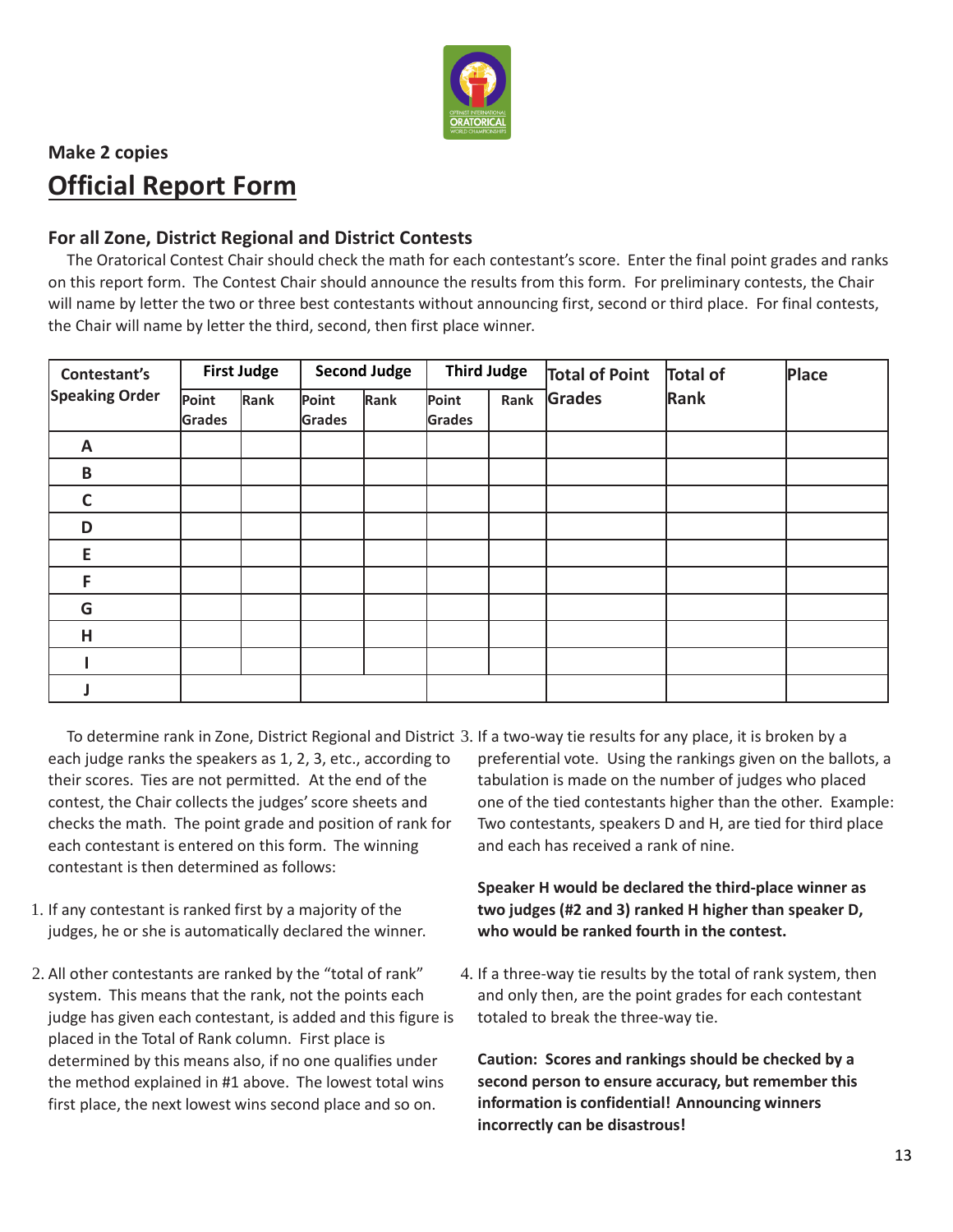

### **2021-2022 Official Zone/District Regional/District Entry Form**

Be sure that your contestants are fully qualified to compete by filling in each line of this entry form. Your Club **should complete all requirements including signatures. Attach a copy of the speech and check for proof of ID from a birth certificate or passport (only District winners need to submit a copy of their birth certificate or passport to OI). Submit all paperwork to the Chair of the next level at least two weeks prior to the contest date.**

| month/day/year                                                                                                                                                                                                                                                                                                                                                                                                                           |                                                  |  |
|------------------------------------------------------------------------------------------------------------------------------------------------------------------------------------------------------------------------------------------------------------------------------------------------------------------------------------------------------------------------------------------------------------------------------------------|--------------------------------------------------|--|
|                                                                                                                                                                                                                                                                                                                                                                                                                                          |                                                  |  |
| "As a contestant, I received a copy of the official rules for the Optimist International Oratorical Contest and fully understand them. I<br>agree to be bound by all requirements. I have prepared my own speech with limited assistance on the topic, and have given due credit<br>in writing and verbally in my speech. I understand that any omission or violation of the rules on my part will mean immediate<br>disqualification."  |                                                  |  |
|                                                                                                                                                                                                                                                                                                                                                                                                                                          |                                                  |  |
| <b>To Club and District Officers:</b>                                                                                                                                                                                                                                                                                                                                                                                                    |                                                  |  |
| The following contest information should be completed by the appropriate level's Chair as the paperwork<br>progresses with the winner.                                                                                                                                                                                                                                                                                                   |                                                  |  |
|                                                                                                                                                                                                                                                                                                                                                                                                                                          |                                                  |  |
| Was Zone contest held? $\Box$ yes $\Box$ no                                                                                                                                                                                                                                                                                                                                                                                              |                                                  |  |
|                                                                                                                                                                                                                                                                                                                                                                                                                                          |                                                  |  |
| Number of youth in Regional contest ______________                                                                                                                                                                                                                                                                                                                                                                                       |                                                  |  |
| Name(s) of District Donors to the Contest:                                                                                                                                                                                                                                                                                                                                                                                               |                                                  |  |
| For Club, Zone, District Regional Chairs' signatures<br>"We, the undersigned, in full compliance with the Optimist International Oratorical Contest rules, enter this contestant in the<br>Zone/District Regional/District Contest. We understand that this form, the speech and proof of the birth certificate or passport must<br>be submitted to the Contest Chair before this contestant competes in the next level of the contest." |                                                  |  |
|                                                                                                                                                                                                                                                                                                                                                                                                                                          |                                                  |  |
| Club Number<br>the contract of the contract of the contract of the contract of the contract of                                                                                                                                                                                                                                                                                                                                           |                                                  |  |
|                                                                                                                                                                                                                                                                                                                                                                                                                                          |                                                  |  |
|                                                                                                                                                                                                                                                                                                                                                                                                                                          |                                                  |  |
| Zone Chair's Signature (to enter District Regional or District level) [2010] [2010] [2010] [2010] [2010] [2010                                                                                                                                                                                                                                                                                                                           |                                                  |  |
|                                                                                                                                                                                                                                                                                                                                                                                                                                          |                                                  |  |
|                                                                                                                                                                                                                                                                                                                                                                                                                                          | INCLUDE THE CONTECTANTIC CLUB CONTECT FUALUATION |  |

**DO NOT FORGET TO INCLUDE THE CONTESTANT'S CLUB CONTEST EVALUATION FORM!**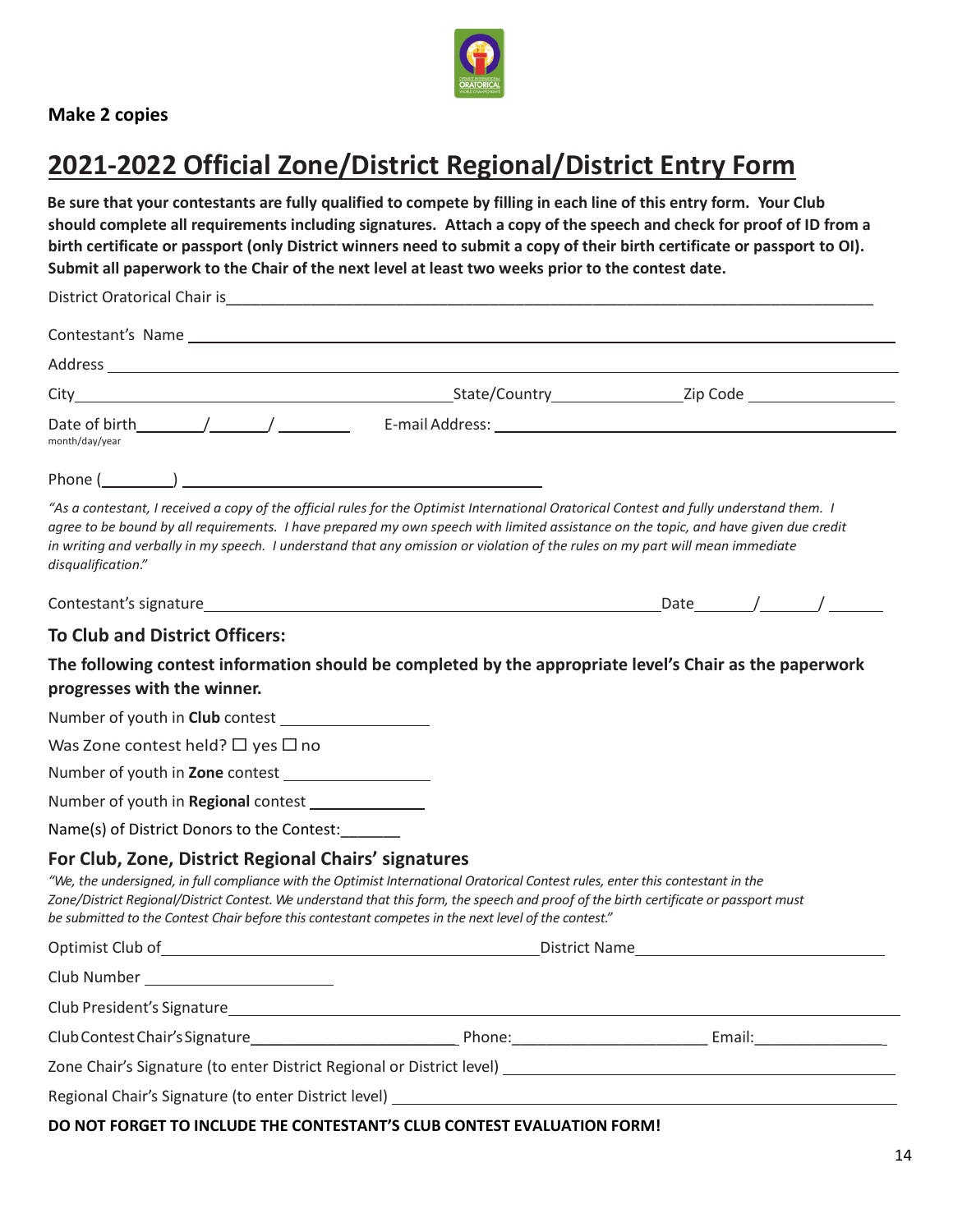| <b>ORATORICAL CONTEST</b> |
|---------------------------|
| <b>CONTESTANT</b>         |
| <b>EVALUATION FORM</b>    |
|                           |

.<br>Unit Tonit Tonit Tonit Tonit Tonit Tonit Tonit Tonit Tonit Tonit Tonit Tonit Tonit Tonit Tonit Tonit Tonit Tonit Tonit Tonit Toni

### **BEFORE CONTEST**

**Name:** \_\_\_\_\_\_\_\_\_\_\_\_\_\_\_\_\_\_\_\_\_\_\_\_\_\_\_\_\_\_\_\_\_\_\_\_

**Place where contest was held:**

|                                                       | I now feel:                                                      |
|-------------------------------------------------------|------------------------------------------------------------------|
|                                                       | (nervous, excited, scared, bored, etc.)                          |
| <b>BEFORE THE CONTEST:</b>                            |                                                                  |
| I feel:                                               | I was told what to expect next:                                  |
| (nervous, excited, scared, bored, etc.)               | Yes                                                              |
|                                                       | No                                                               |
| I have enough information on what to expect:          | I will participate in this contest again, if eligible:           |
| Yes                                                   | <b>Press</b>                                                     |
| No                                                    | No                                                               |
| I know I will be able to express my thoughts clearly: | I was able to express my thoughts clearly:                       |
| Yes                                                   | Yes                                                              |
| Somewhat                                              | Somewhat                                                         |
| ___ Not very well                                     | Not very well                                                    |
| Not at all                                            | EOLD<br>Not at all                                               |
|                                                       | <b>HERE</b><br>I am planning to attend college/university:       |
| I am planning to attend college/university:           | <b>Property Yes</b>                                              |
| <b>Property Yes</b>                                   | Probably                                                         |
| Probably                                              | __ Probably not                                                  |
| Probably not                                          | No                                                               |
| No                                                    |                                                                  |
|                                                       | My outlook on life right now is:<br>___ Things are pretty dismal |
|                                                       | ____ Things are just what they are                               |
| My outlook on life right now:                         | Sometimes Good/Sometimes Bad                                     |
| _________ Things are pretty dismal                    | For the most part - pretty good                                  |
| ___ Things are just what they are                     | Great! Bring on the Future!!!                                    |
| Sometimes Good/Sometimes Bad                          |                                                                  |
| For the most part – pretty good                       |                                                                  |
| Great! Bring on the Future!!!                         |                                                                  |
|                                                       | ORATORICA                                                        |
|                                                       |                                                                  |
|                                                       |                                                                  |
|                                                       |                                                                  |

e i digir i can i can i can i can i can i can i cane i can i cane i can i can i can i

**AFTER THE CONTEST:**

**ORATORICAL CONTEST CONTESTANT EVALUATION FORM**

**AFTER CONTEST**

 $15^{\frac{3}{2}}$ 

101 / 1001 / 1001 / 1001 / 1001 / 1001 / 1001 / 1001 / 1001 / 1001 / 1001 / 1001 / 1001 / 1001 / 100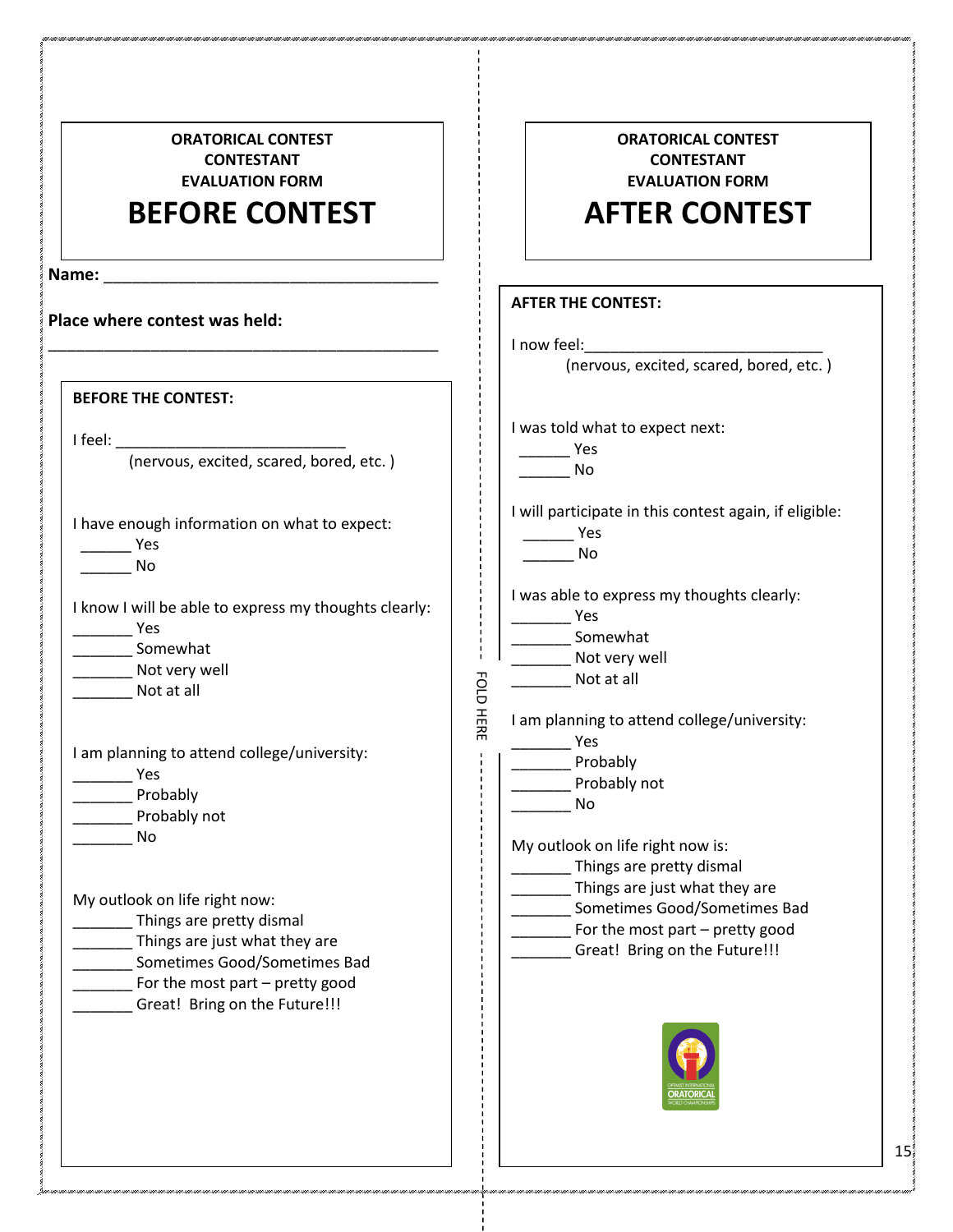

## Zone/District Regional/District Entry Form

**• Must have number of students that participated in all levels of the contest**

• Must have appropriate signatures, including the contestant's

## Student's Application for 2021-2022 Contest Age/ID verification by Contest Chair

• (Only District winners will need copies of ID)

## Printed copy of speech

### **\_\_\_\_** Copy of Student Evaluation

### Entry fee (if applicable)

• Contact the District Oratorical Chair to find out if there is a fee

## **Contact the District Chair for deadline to submit Club entries!**